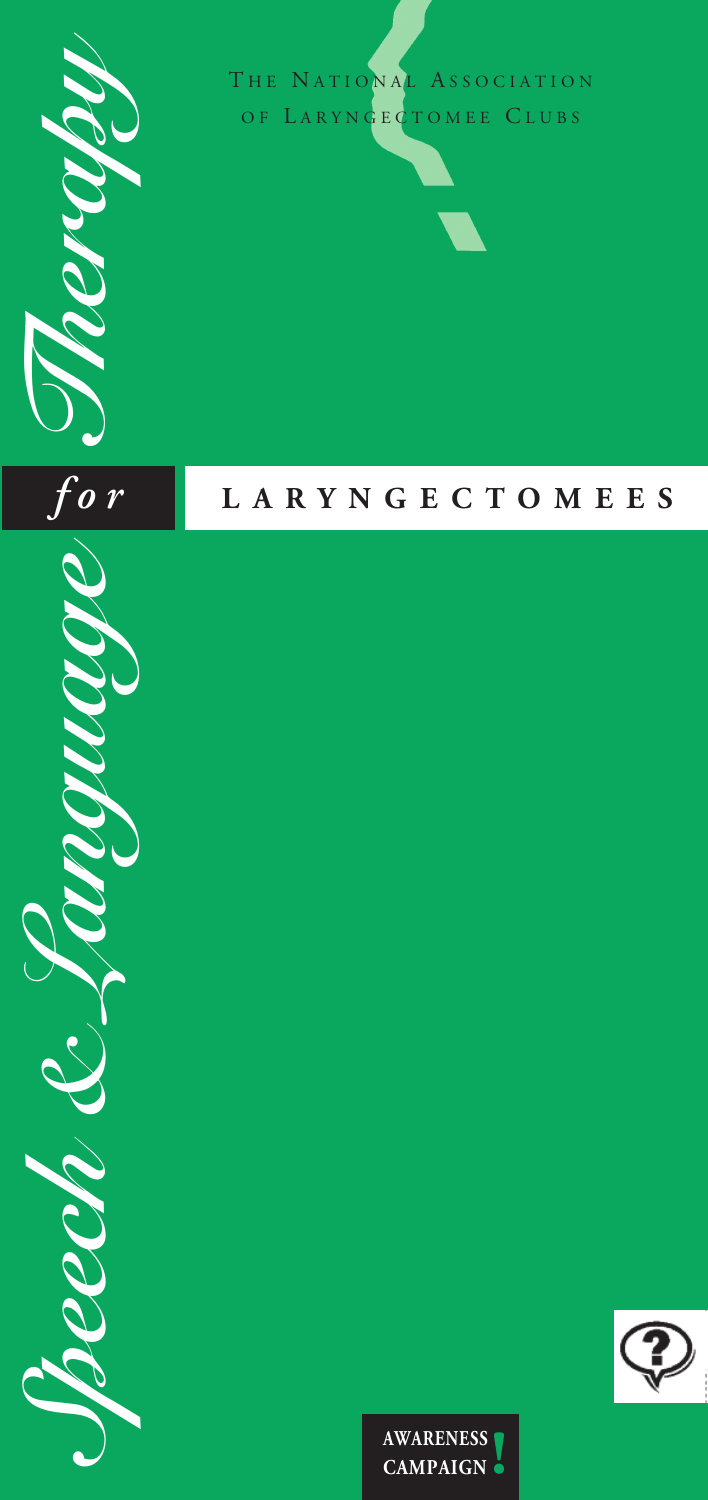## **COMMUNICATION AFTER LARYNGECTOMY**

Since laryngectomy removes the larynx and therefore the source of voice (i.e. the vocal

cords), communication is obviously impaired. Articulation usually remains normal, but in more extensive surgery the nerves to the tongue may be damaged and articulation is impaired, causing dysarthria (the slurring of speech sounds).

People who have undergone laryngectomy have several options for communication:

**■ The Artificial larynx** Held against the neck, the artificial larynx transmits an electronic sound through the tissues which is then shaped into speech sounds by the lips and tongue. The user articulates in the normal way.

It is not an appropriate means of communication immediately after the operation or if the tissues have hardened as a result of radiotherapy. If a laryngectomee is unable to use a neck placed artificial larynx an oral adaptor can be used. This means sound is transmitted from the vibrating device via a thin tube which is placed in the mouth. The speaker articulates in the normal way although the tube can interfere with precision of articulation.

**■ Oesophageal Voice** Oesophageal voice is achieved by learning to pump air from the mouth into the upper oesophagus.

The air is then released, causing the pharyngo-oesophageal segment to vibrate to produce a hoarse low-pitched voice.

The fluency achieved varies and not all laryngectomees are able to learn this technique. Some people acquire a voice which is limited in volume or fluency and rely on an electronic larynx when they are tired or need greater volume.



*The normal voice & breathing mechanism before Laryngectomy*



*The mechanism for voice and breathing after Laryngectomy*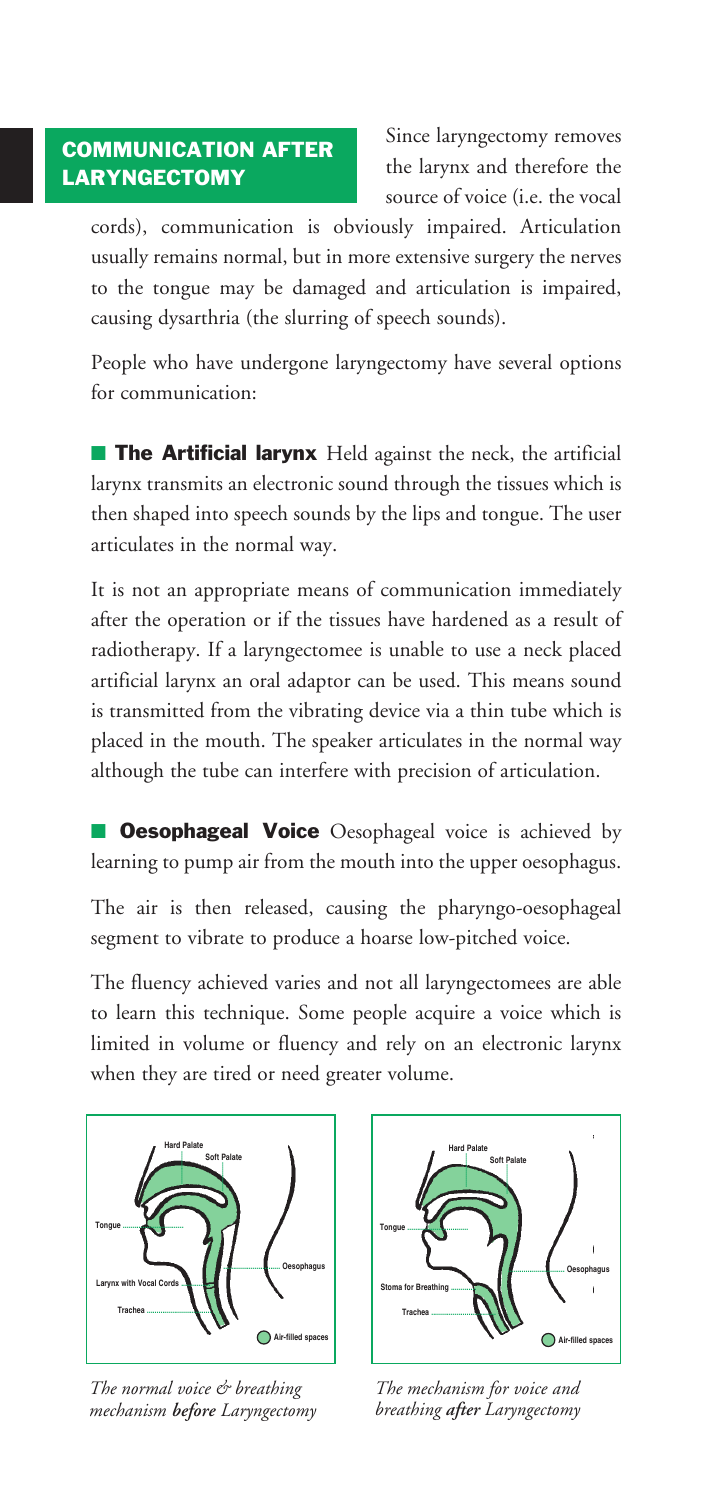*Therap*<br> *Therap*<br> *Therap*<br> *Therap*<br> *Therap*<br> *Therap*<br> *Therap*<br> *Therap*<br> *Therap*<br> *Therap*<br> *Therap*<br> *Therap*<br> *Therap*<br> *Therap*<br> *Therap*<br> *Therap*<br> *Therap*<br> *Therap*<br> *Therap* ■ **Surgical Voice Restoration** Voice may be restored by fitting a valve prosthesis between a puncture hole between the trachea and oesophagus, made at the time of surgery or later. The two most common prosthesis are Blom-Singer and Provox. Both require the laryngectomee to use their finger to completely occlude their stoma enabling them to speak. There are heat/moisture exchange buttons that can be pressed into silicone housings/baseplates which enable easy speech and have some properties to filter and warm air like the nose. There are also hand's free speech heat/moisture exchangers. Not all people are suitable for these. The speech and language therapist will assess.

If the Head & Neck Department does not carry out surgical voice restoration referral can be made to an appropriate department although as mentioned above not all laryngectomees are suitable candidates.

Filment<br>
Language<br>
Language<br>
Language<br>
Language<br>
Language<br>
Language<br>
Language<br>
Language<br>
Language<br>
Language<br>
Language<br>
Language<br>
Language<br>
Language<br>
Language<br>
Language<br>
Language<br>
Language<br>
Language<br>
Language<br>
Language<br>
Lan ■ **Silent Mouthing/Writing/Gesture** A small percentage of laryngectomees never acquire a voice and are unable to use an electronic larynx. They communicate by silently articulating words or a mixture of writing and gesture.

**DO** give the laryngectomee plenty of time to speak.

**DON'T** hurry them; pressure will considerably affect their ability to communicate.

**DO** ask them to repeat if you don't understand.

**DON'T** pretend you understand if you don't - it will be obvious to the laryngectomee.

**DO** watch a person's lips if you are finding it hard to understand.

**DON'T** avoid eye contact during conversation.

**DON'T** avoid eye contact during conversation.<br>**DO** ask laryngectomees about their voice prosthesis if at all possible; most will be able to tell you how to remove their valve, if it has come out and is blocking their airway.

mee is<br>**d** and<br>nesis by<br>fortude<br>ice can<br>joke if<br>uggling **DON'T** remove a voice prosthesis if a laryngectomee is unconscious, unless it is obviously fully displaced and blocking the trachea. Removing certain types of prosthesis by pulling can damage the trachea. Valves normally protrude slightly into the trachea but do not affect breathing.

**DO** give someone time over the telephone- their voice can seem unusual at first.

**DON'T** assume it is a hoax call or someone playing a joke if you hear an electronic sounding voice or someone struggling to communicate over the telephone.